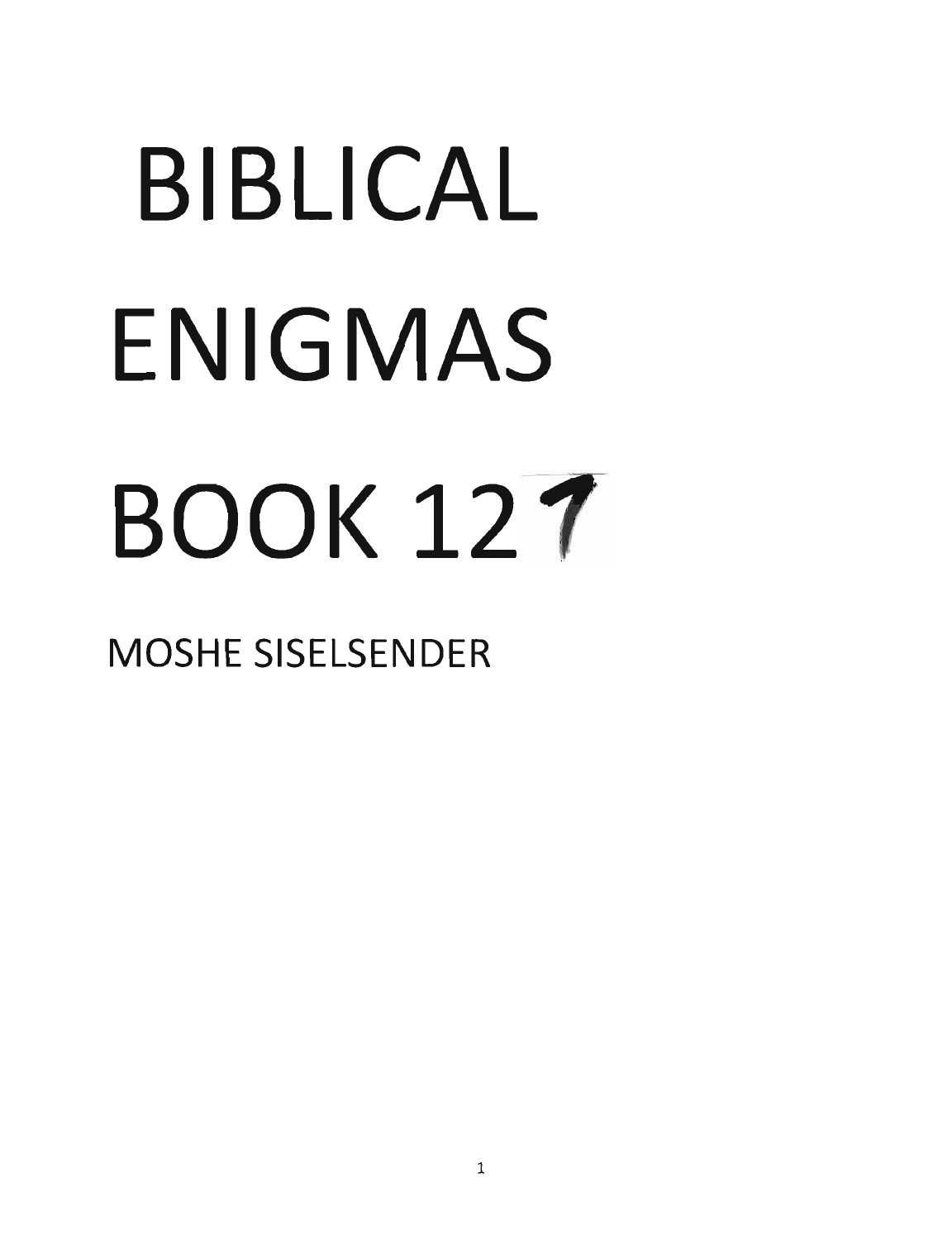God at Mount Sinai 3500 years ago gave to Moses four forms of interpretation of all sentences in the five books of Moses the Chumosh.

[1] Pshat -precise interpretation.

[2] Torah shel baal peh

Oral Torah Interpretation

[3] Drush Insights that any individual in the world can read into the words phrases context and make observations that one feels are included in the Bible. Thus God enables humans in each generation to contribute their insights and recommendations to help society in every generation. The Bible therefore is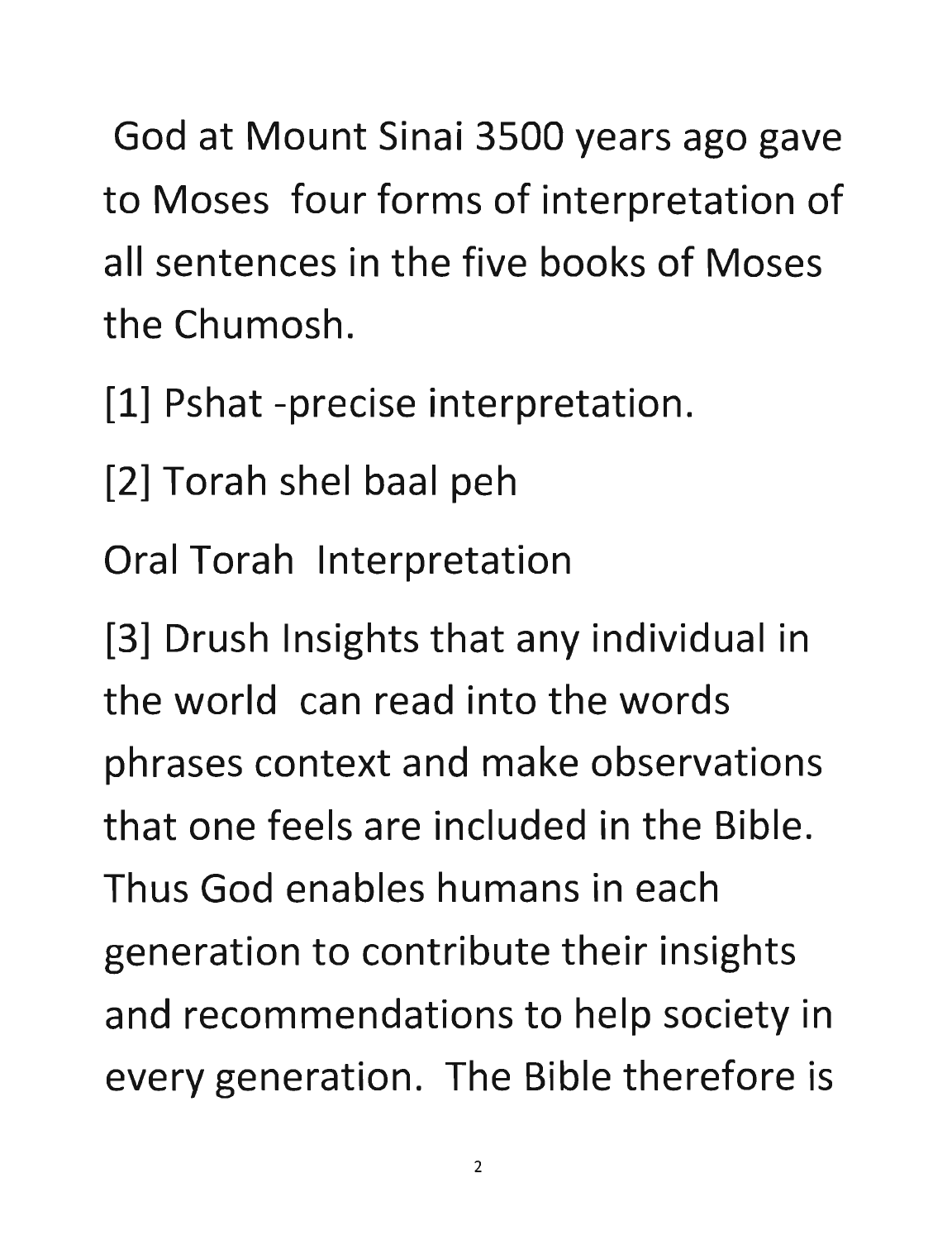## an inspiration for man to contribute his self his /her EGO SELF BEING to the BIBLE THE DIVINE BOOK THE BLUE PRINT FOR THE UNIVERSE THAT GOD CONSULTED AT THE TIME OF CREATION

[4] Nistor-HIDDEN MEANINGS FROM THE ZOHAR AND MYSTICAL TEXTS.

THE SEFER TORAH THE SCROLL OF THE FIVE BOOKS OF MOSES THE PENTATEUCH DOES NOT HAVE ANY VOWELS. THE REASON IS BECAUSE THE SAME TEXT HAS A DIFFERENT MEANING ONCE THE VOWELS ARE CHANGED.

SOME LETTERS CAN ALSO BE COMBINED WITH OTHER LETTERS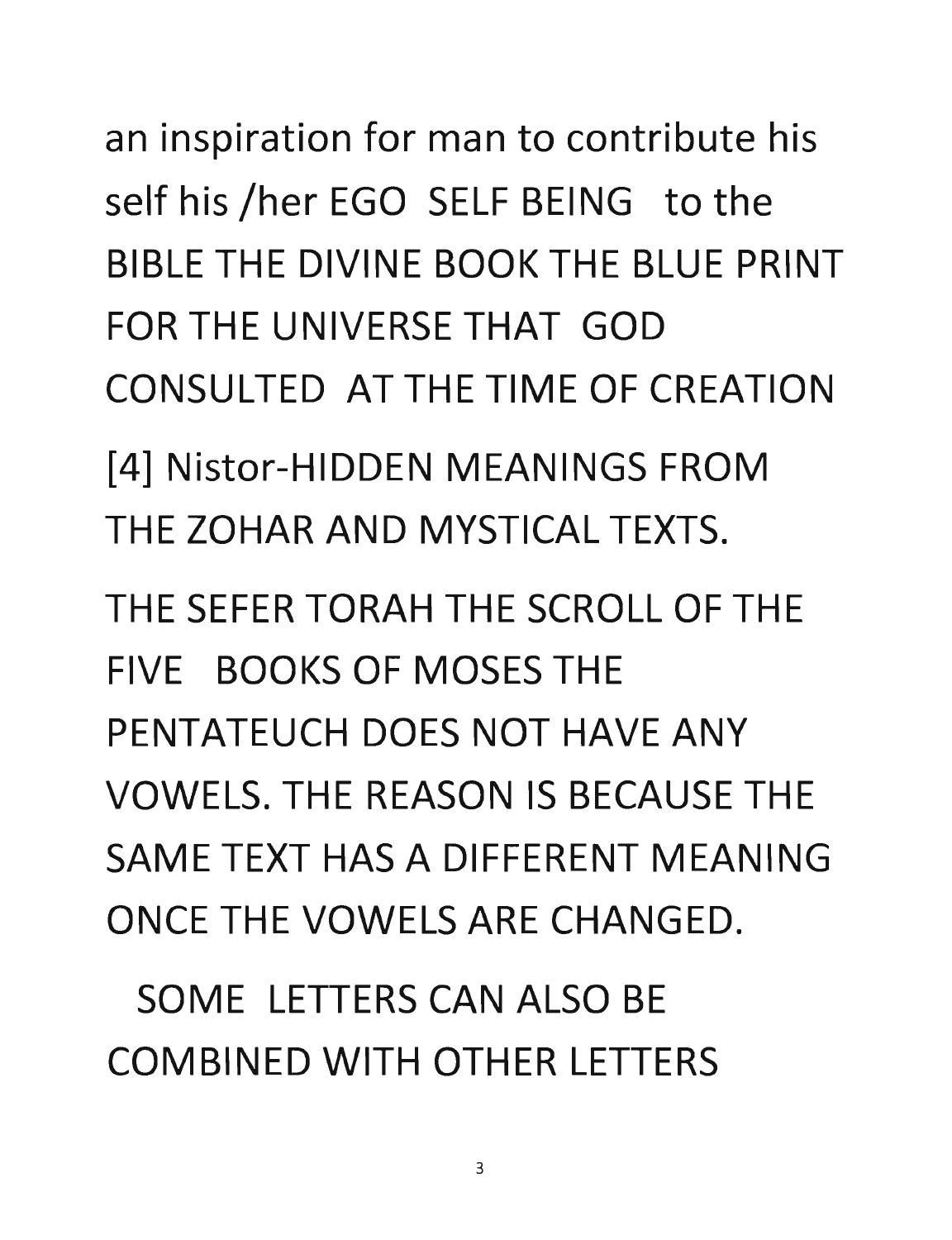ABOVE OR BELOW THE LINE. THEY CAN PRODUCE OTHER MEANINGS.

THUS THE SCROLL OF THE PENTENUECH THE SEFER TORAH THAT IS READ IN THE SYNAGOGUE IS OPEN TO MULTIPLE INTERPRETATIONS IN ADDITION TO THE FOUR FORMS OF INTERPRETATION MENTIONED ABOVE.

QUESTIONS.

[1] THE STORY OF NOAH AND THE ARK IS STATED IN BERAISHIS GENESIS 6:9 - 8:22.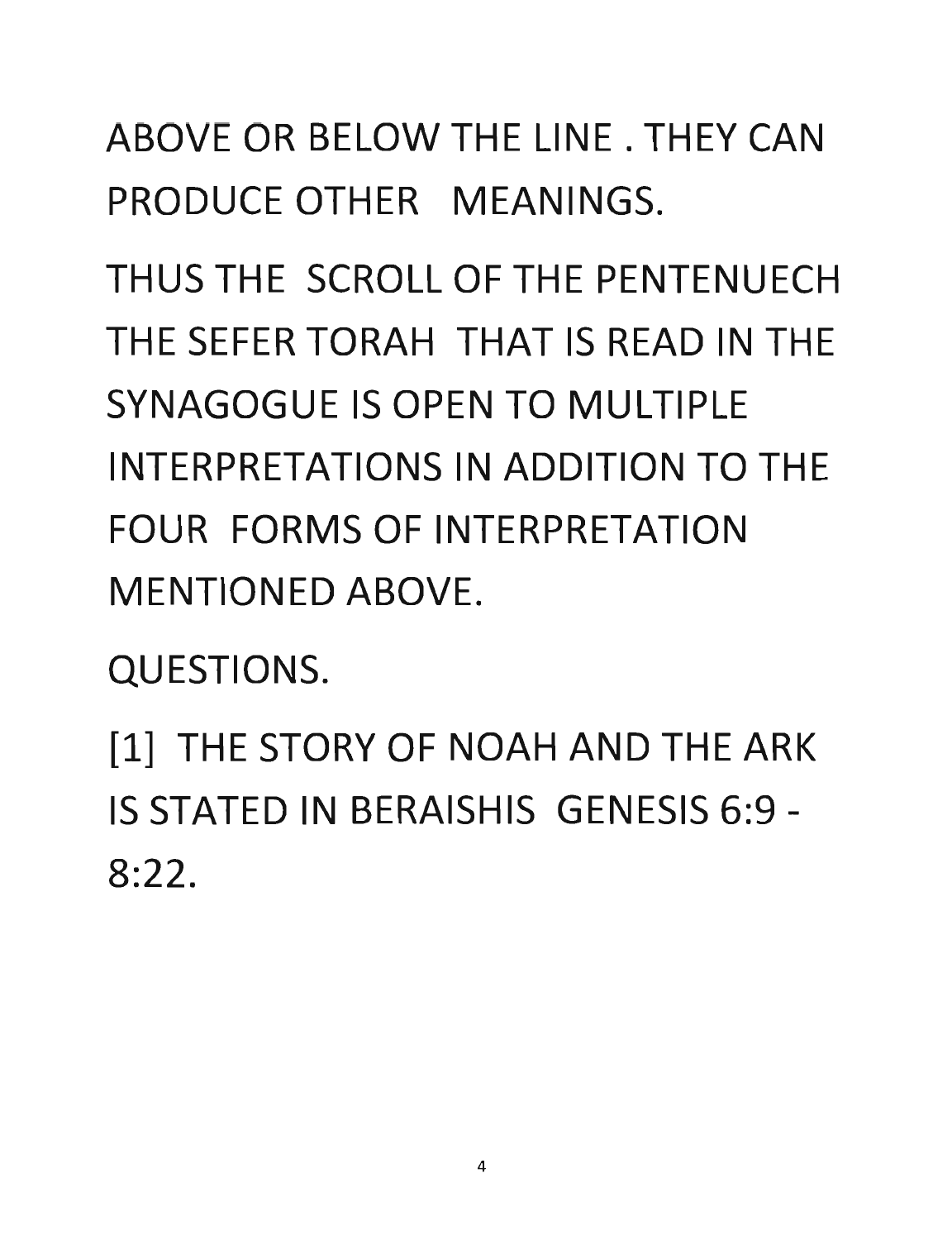# THE DIMENTIONS OF THE ARK IS DESCRIBED IN GENESIS 6:15

300 YARDS LENGTH OF THE ARK

50 YARDS WITH OF THE ARK

30 YARDS HEIGHTH OF THE ARK.

TWO OF EVERY KIND A MALE AND A FEMALE

OF ALL THE NON KOSHER ANIMALS REPTILES BIRDS INSECTS IN THE WORLD FOUND HAVEN IN THE ARK.

SEVEN OF KOSHER ANIMALS MALE AND FEMALE FOUND REFUGE.

KOSHER ANIMALS HAVE A SPLIT HOOF AND REGORGE THEIR FOOD.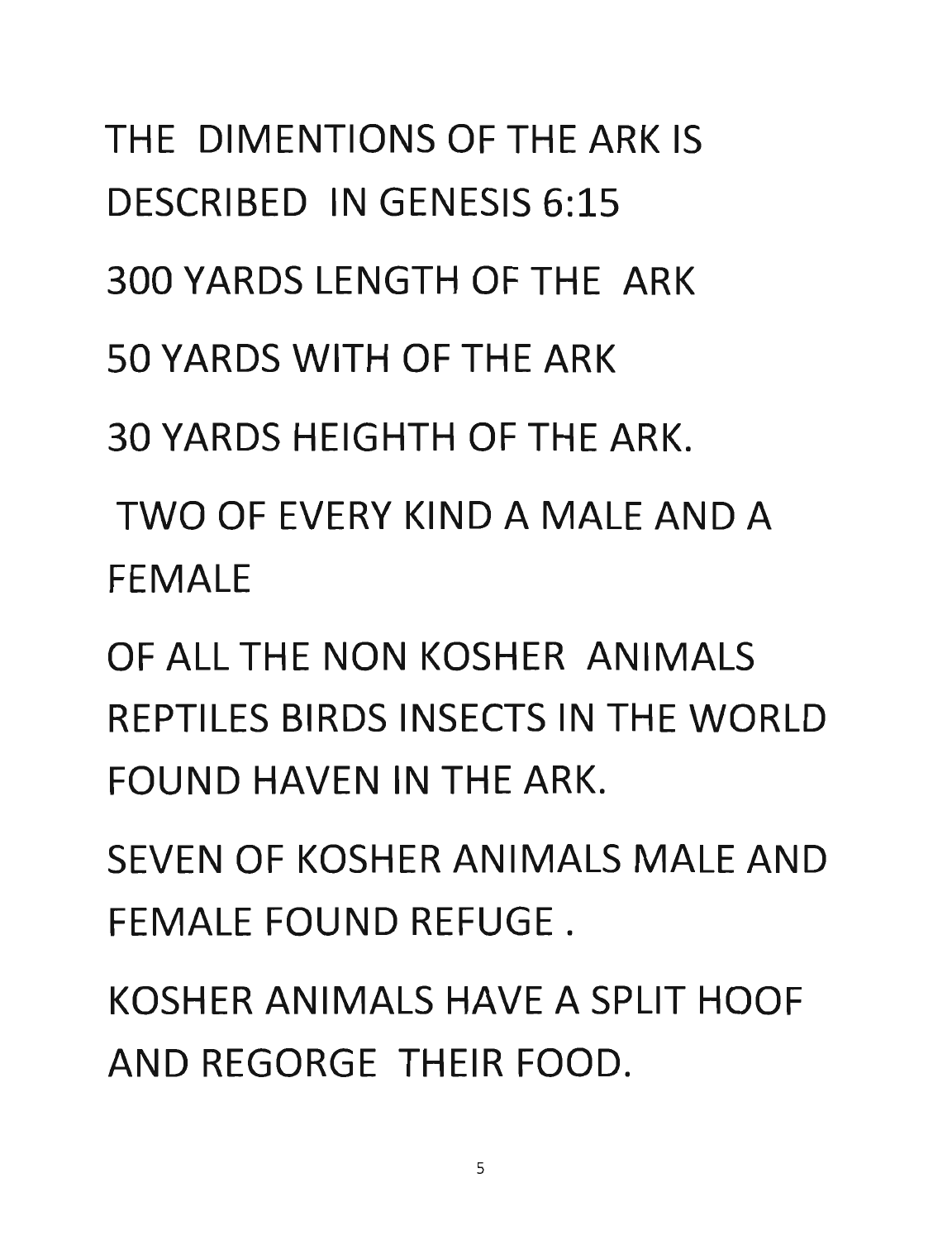### HOW IN THE WORLD COULD SUCH A MULTITUDE OF ANIMALS BIRDS REPTILES FIT INTO SUCH A SMALL SPACE? IT IS PHYSICALLY IMPOSSIBLE.

ANSWER

CORRECT.

THE TALMUD ZEVOCHIM 113A STATES THAT THE DELUGE THE FLOOD DID NOT OCCUR IN THE HOLY LAND- IN ISRAEL. THUS ALL ANIMALS REPTILES BIRDS NOT FINDING SHELTER IN THE ARK ESCAPED TO ISRAEL.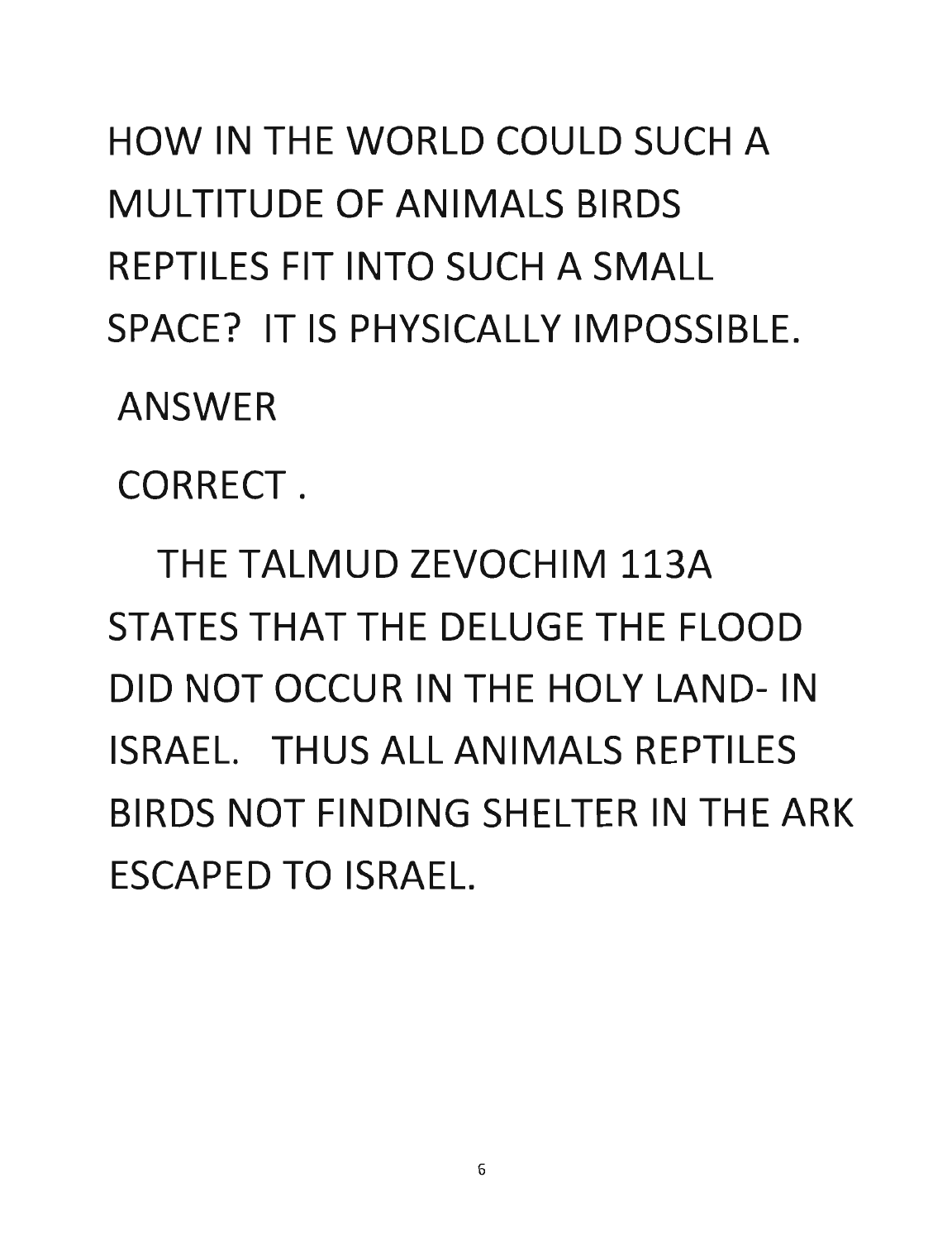[2] GENESIS 6:5, 6

DESCRIBES THE WICKEDNESS OF THE GENERATION OF PEOPLE AT THE TIME OF THE DELUGE- THE MABUL.

IN 6:6 SCRIPTURE RELALATES THAT GOD REGRETED CREATION AND VOWED TO DESTROY ALL PEOPLE ANIMALS REPTILES AND BIRDS.

GOD KNOWS EVERY THING THAT IS GOING TO HAPPEN. SINCE HE KNEW THAT MAN WOULD SIN WHY DID HE CREATE MAN?

[3] GOD DOES NOT CHANGE HIS MIND. HE IS NOT MAN WHO CHANGES HIS MIND.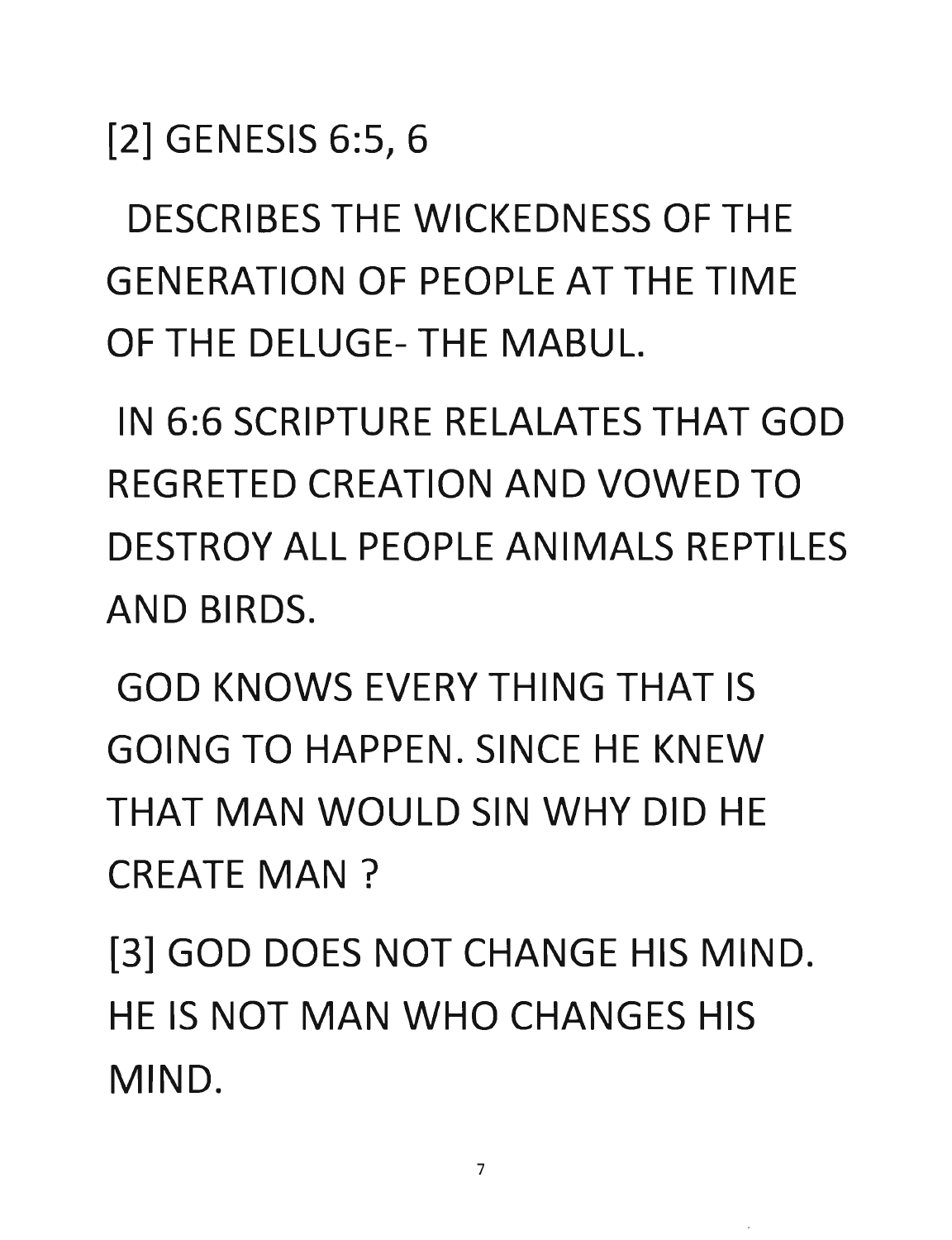#### WHY DID GOD CHANGE HIS MIND AND DESTROY THE WORLD?

Genesis 8:21 9:11-17 relate that after destroying the world after the deluge God vows to no longer destroy the world in the future since man is not capable to live up to the high standards. God made a covenant with Noah by creating the rainbow as a sign that He no longer would destroy the world no matter how man would sin.

QUESTION.

[4] IF GOD REALIZED THAT MAN IS NOT CAPABLE OF LIVING UP TO THE HIGH STANDARDS DEMANDED, WHY DIDN'T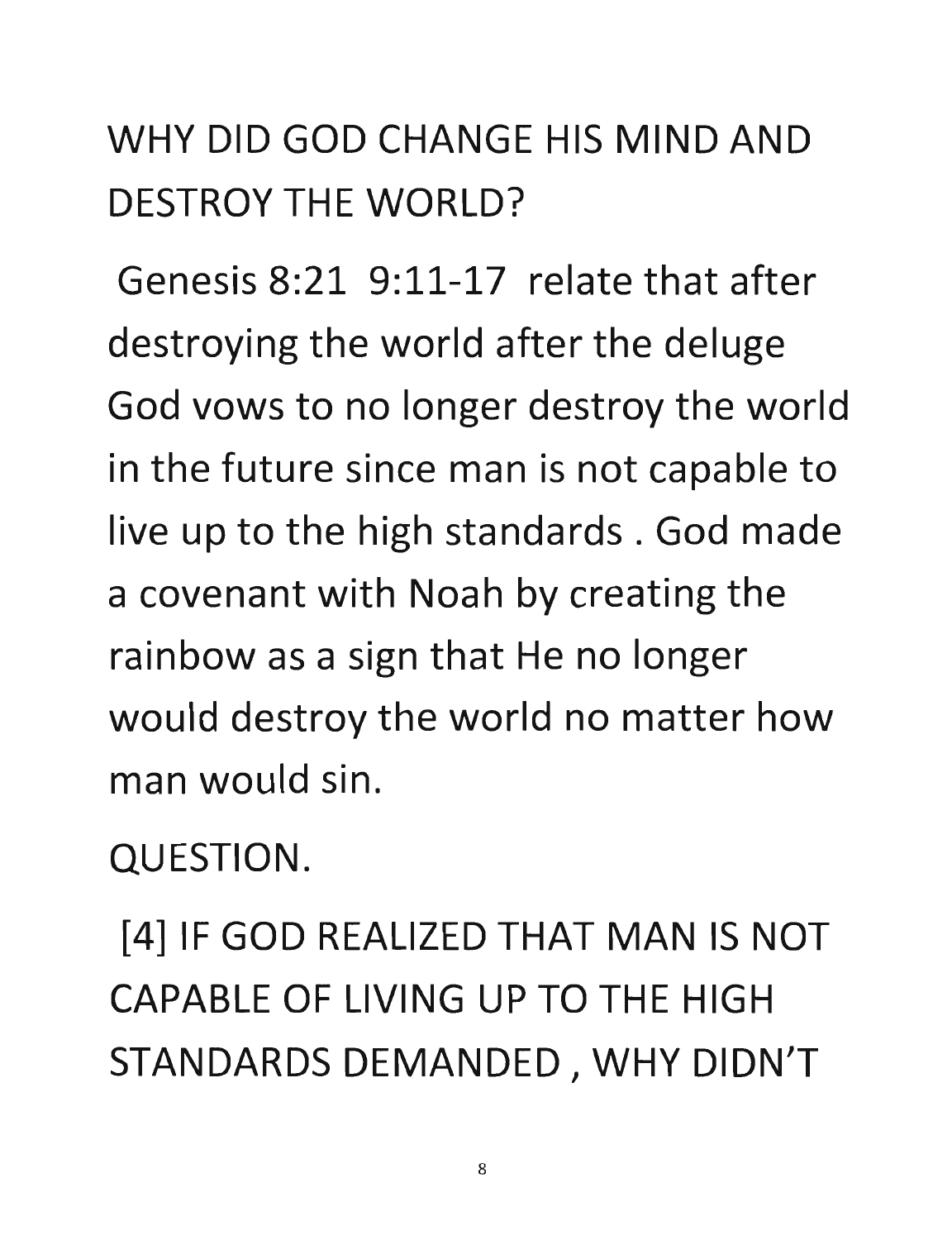GOD COME TO THE SAME REALIZATION BEFORE DESTRYING THE WORLD AT THE DELUGE?

POSSIBLE ANSWER.

GOD AT CREATION MADE A PARTNERSHIP WITH MAN.

THERE EXISTS NO FREE LUNCH.

MAN MUST BEHAVE. MAN MUST ACKNOWLEDGE THAT HE IS CREATED. THERE EXISTS A PRICE TO BE PAID BY MAN IN ORDER TO GET THE PRIZE OF ALL THE GOODIES OFFERED BY GOD BEGINNING WITH LIFE.

ADAM AND EVE FAILED THE TEST. THE EXACT NATURE OF WHAT EVER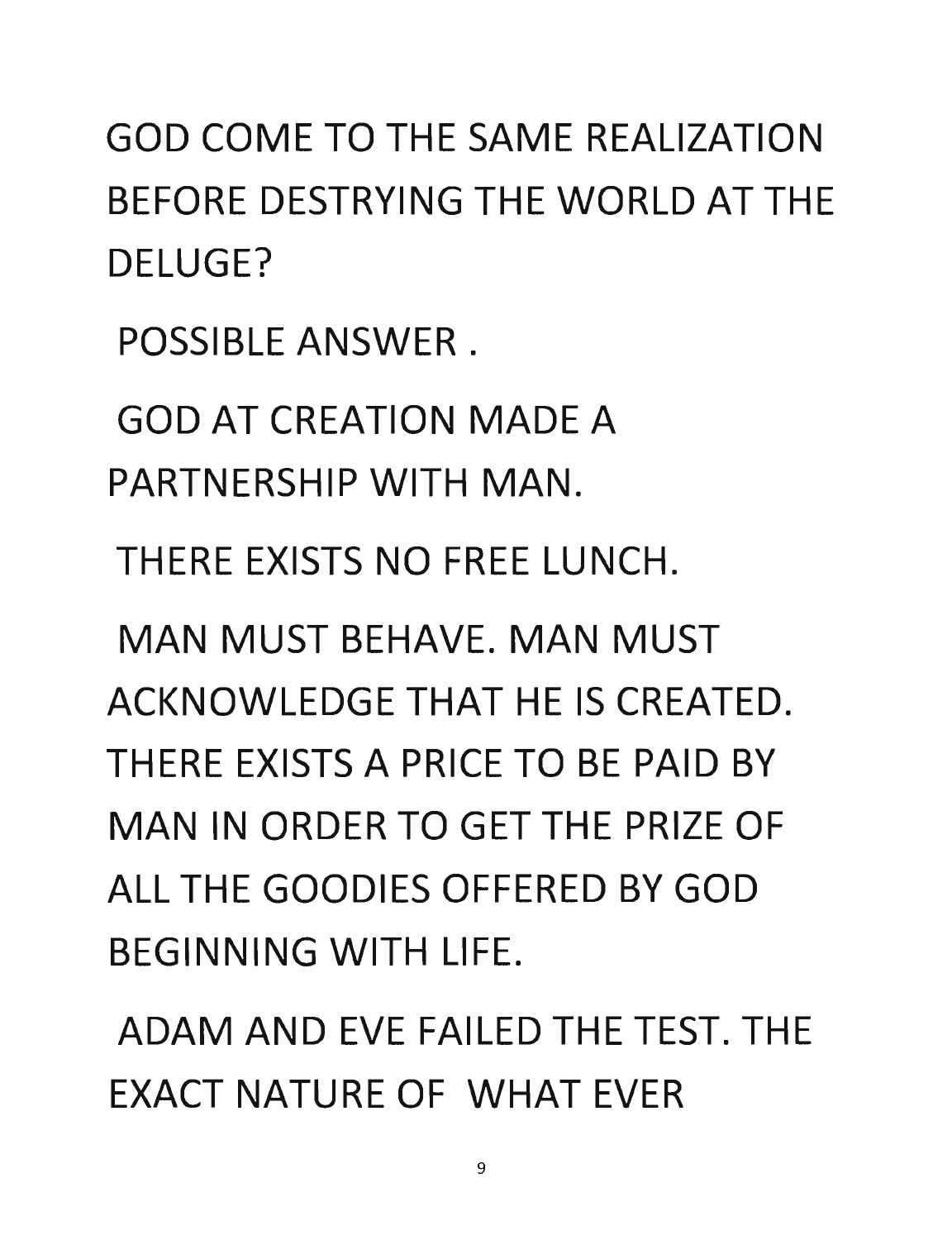HAPPENED IS NOT RELEVANT. WHAT IS RELEVANT IS THAT GOD ORDERED THEM NOT TO DO SOMETHING THAT THEY VIOLATED.

WHAT THEY IN EFECT DID WAS TO DEFY THE PRINCIPLE THE ACKNOWLEGEMENT THAT THEY ARE THE CREATED NOT THE CREATOR.

THE SNAKE TOLD EVE IF SHE AND ADAM WOULD EAT FROM THE FRUIT OF THE TREE OF WISDOM THEY WOULD BECOME AS WISE AS GOD WHO HAD EATEN FROM THE FRUIT OF THE TREE OF WISDOM TO BE ABLE TO CREATE THE WORLD.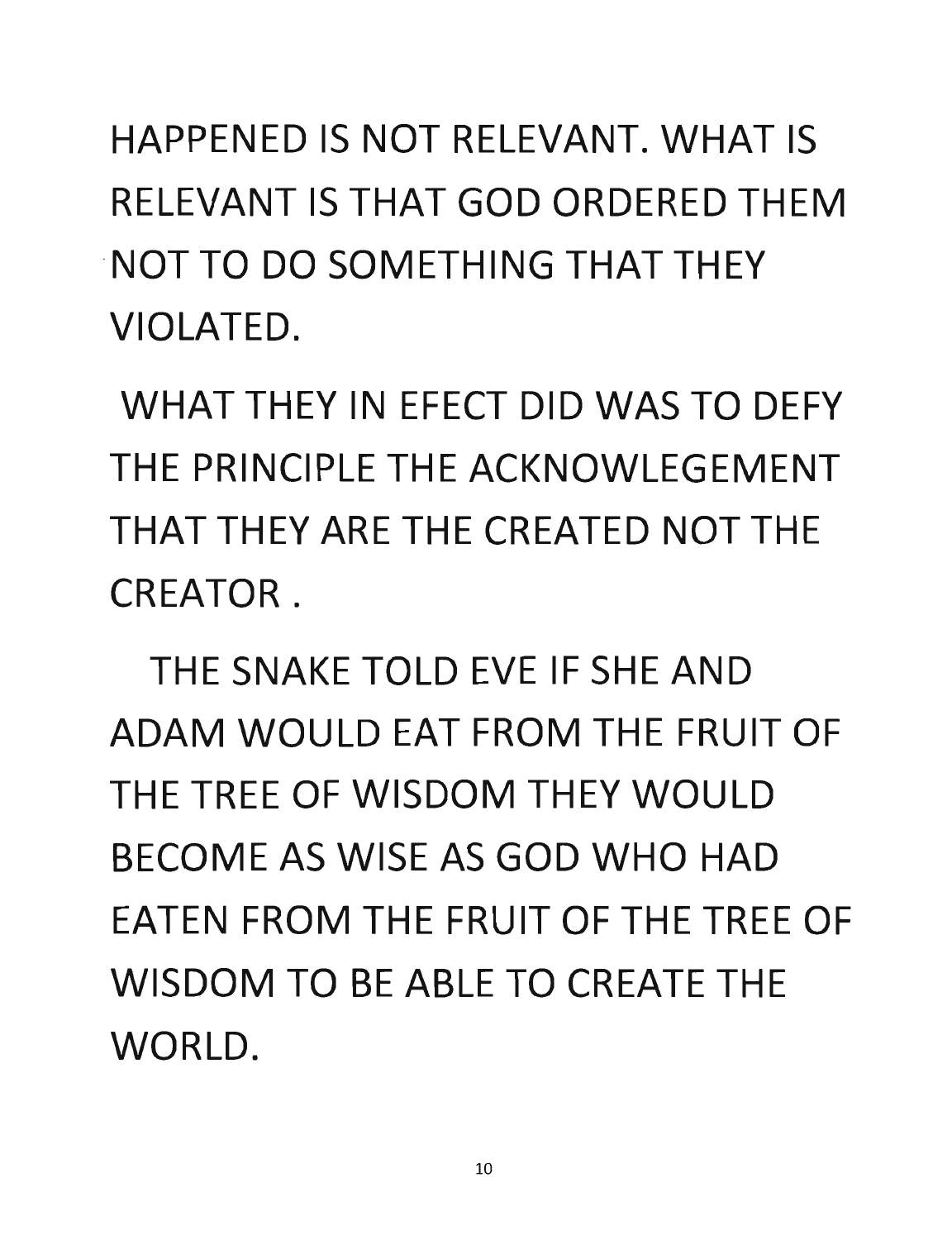THUS THE SNAKE DENIED

CREATIO AB NILLO

CREATION FROM NOTHING.

THE SNAKE DENIED THAT GOD CREATED EVEN "NOTHING".

ACCORDING TO THE NARRATIVE OF THE SNAKE THE EARTH AND THE TREE OF WISDOM ALWAYS EXISTED.

God according to this narrative is not all powerful.

He must eat the fruit of the tree of wisdom to gain the wisdom to create the world and universe.

This in effect is atheism.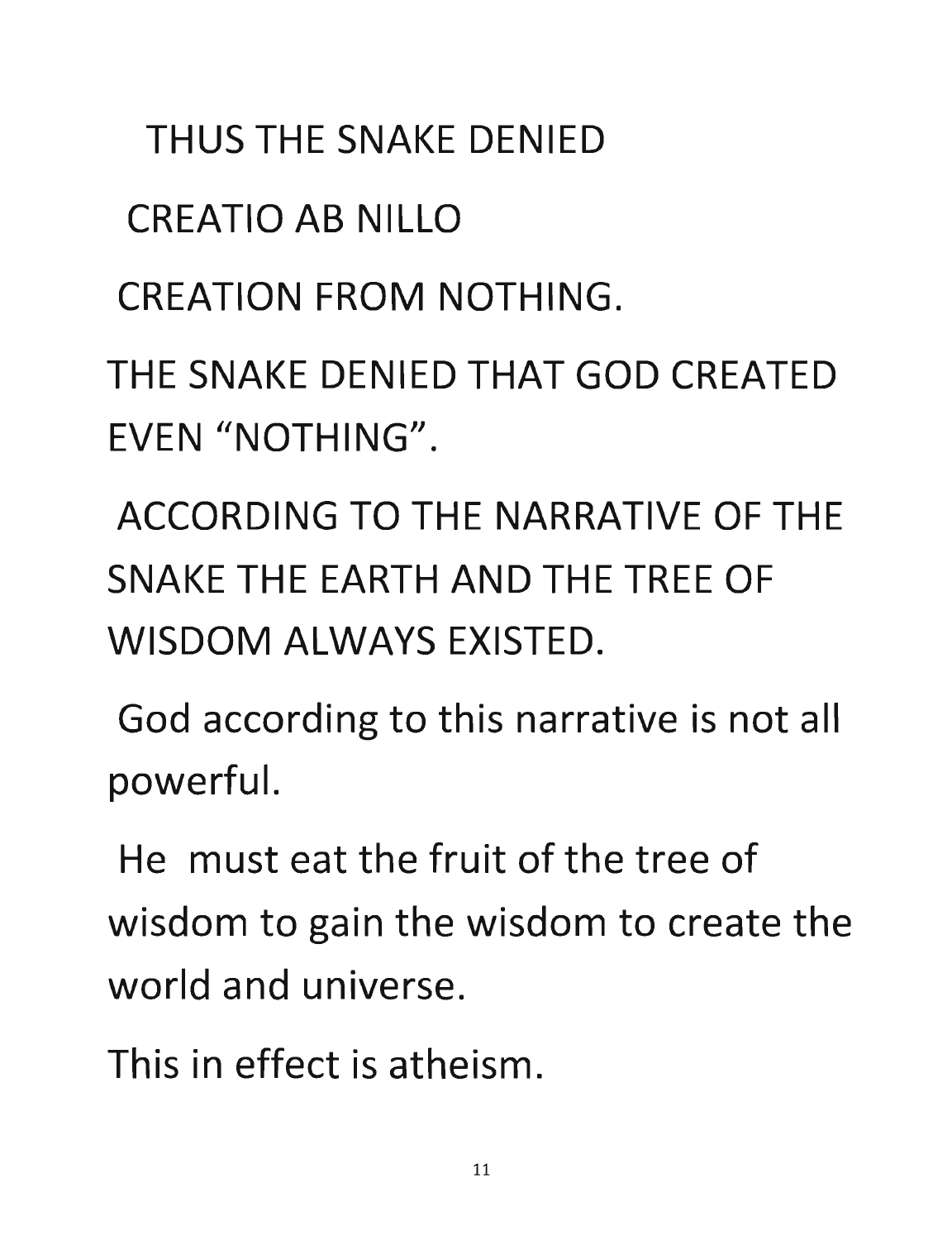The denial of God.

"Omar naval belibi ain Elikim."

"The despicable says there does not exist God."

This was the sin of Snake Adam and Eve.

It also was theft. The world belongs to God.

If God forbade the eating of the fruit of the tree of wisdom and a conspiracy existed to eat from that fruit this is stealing theft.

The punishment for theft is death. That is why Adam and Eve were sentenced to die.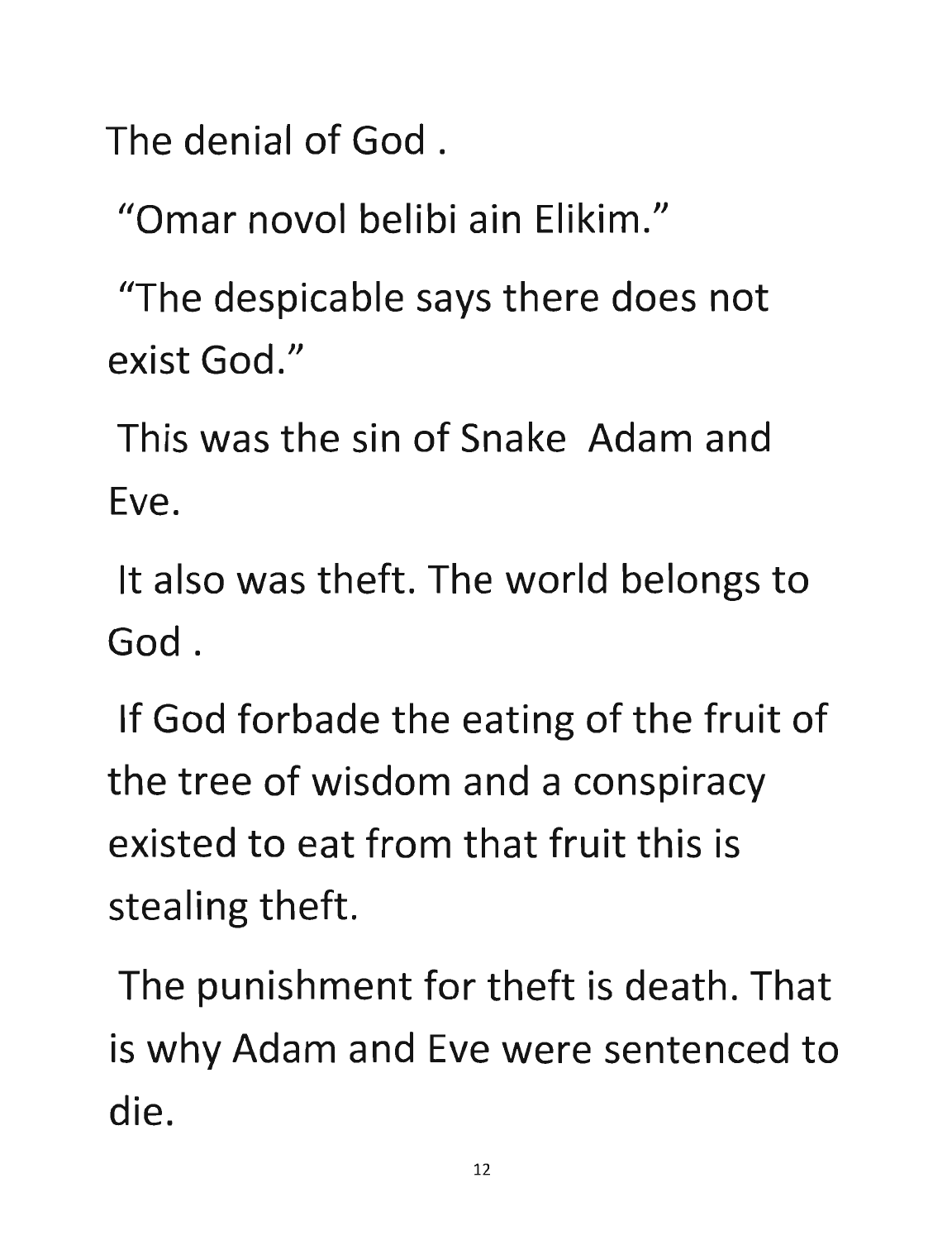All future generations inherited the genes the DNA of Adam and Eve .

DNA and genes are missing the DNA for eternal life. That is why although their children did not sin ,nevertheless, all man dies.

At the time of the deluge God was operating on a contract with man that man behave. Not kill not rob not commit adultery. Man violated all these precepts.

Man living in a time frame and order that was governed by man's action producing reward and punishment.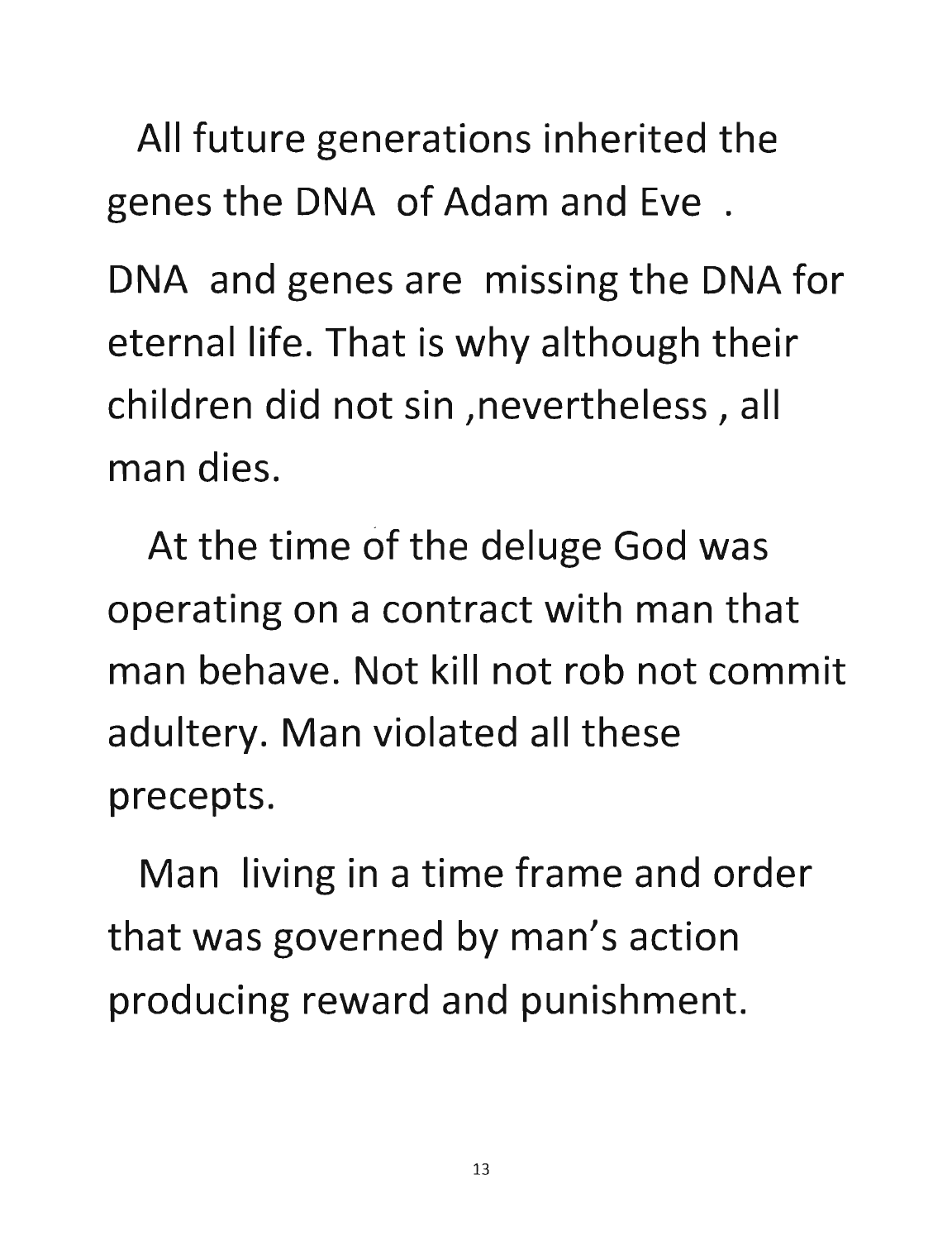Adam and Eve were punished that their genes their DNA no longer contained the ability of eternal life. However both Adam and Eve lived 930 years and their descendants lived hundreds of years. However their living was conditioned upon their good behavior. When man ceased to behave as man should the punishment was inevitable.

After the deluge God introduced a new world order.

THIS WAS THE NEW WORLD ORDER THAT God made a covenant with Noah that is symbolized by the rainbow that follows a rainstorm. Yes there is rain, but God will not repeat another deluge.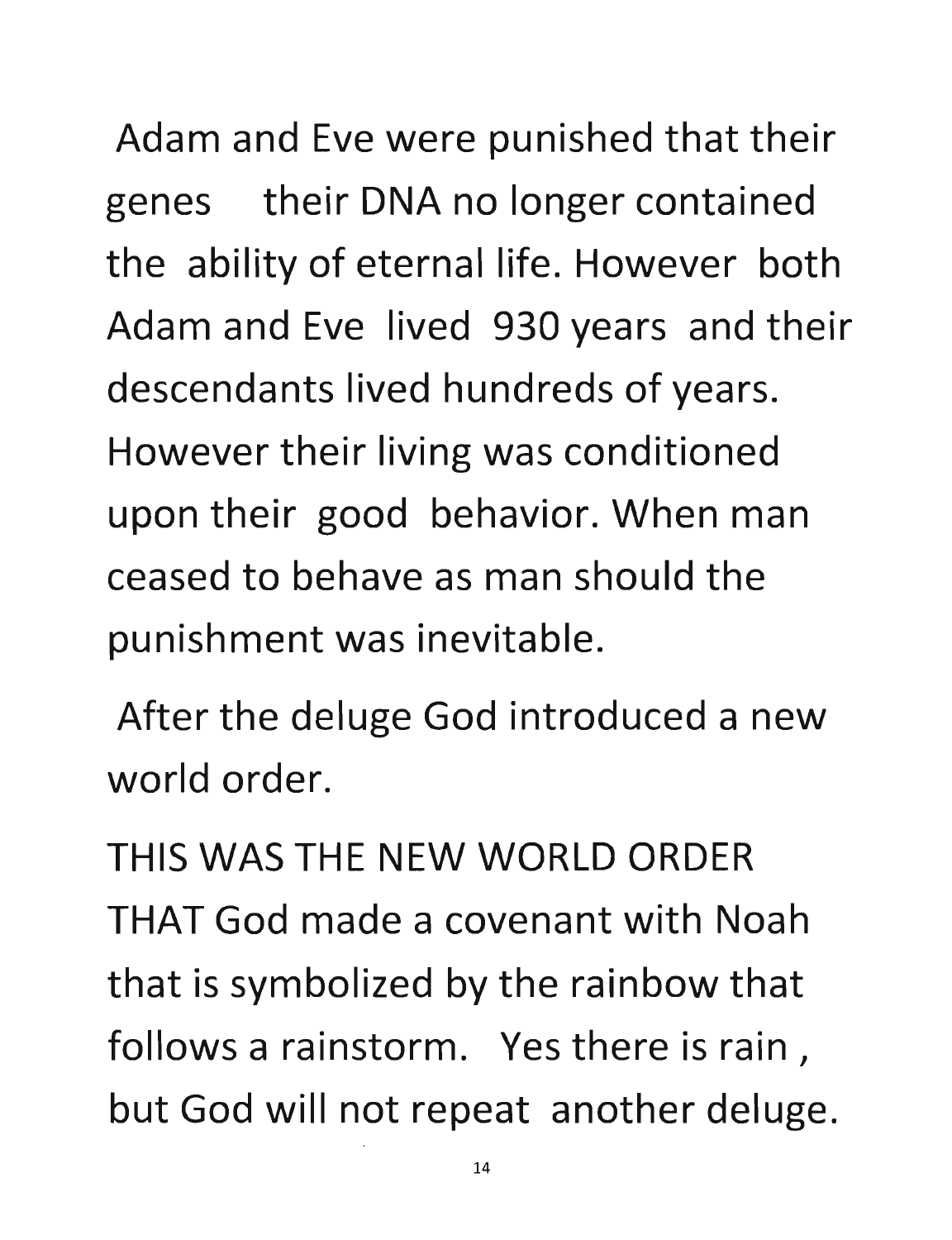God also made a covenant with the Jewish people.

JUST LIKE I GOD WILL NOT BRING ANOTHER DELUGE, SO TOO, I GOD WILL NEVER DESTROY THE JEWISH PEOPLE. YES, JEWS WILL DIE AS RESULT OF

ANTI SEMITISIM . BUT THE JEWISH PEOPLE WILL NOT BE WIPED OFF THE FACE OF THE EARTH.

HITLER AND THE NAZIS WILL BE WIPED OFF THE FACE OF THE EARTH.

THE MULLAHS IN IRAN WILL BEWIPED OFF THE FACE OF THE EARTH.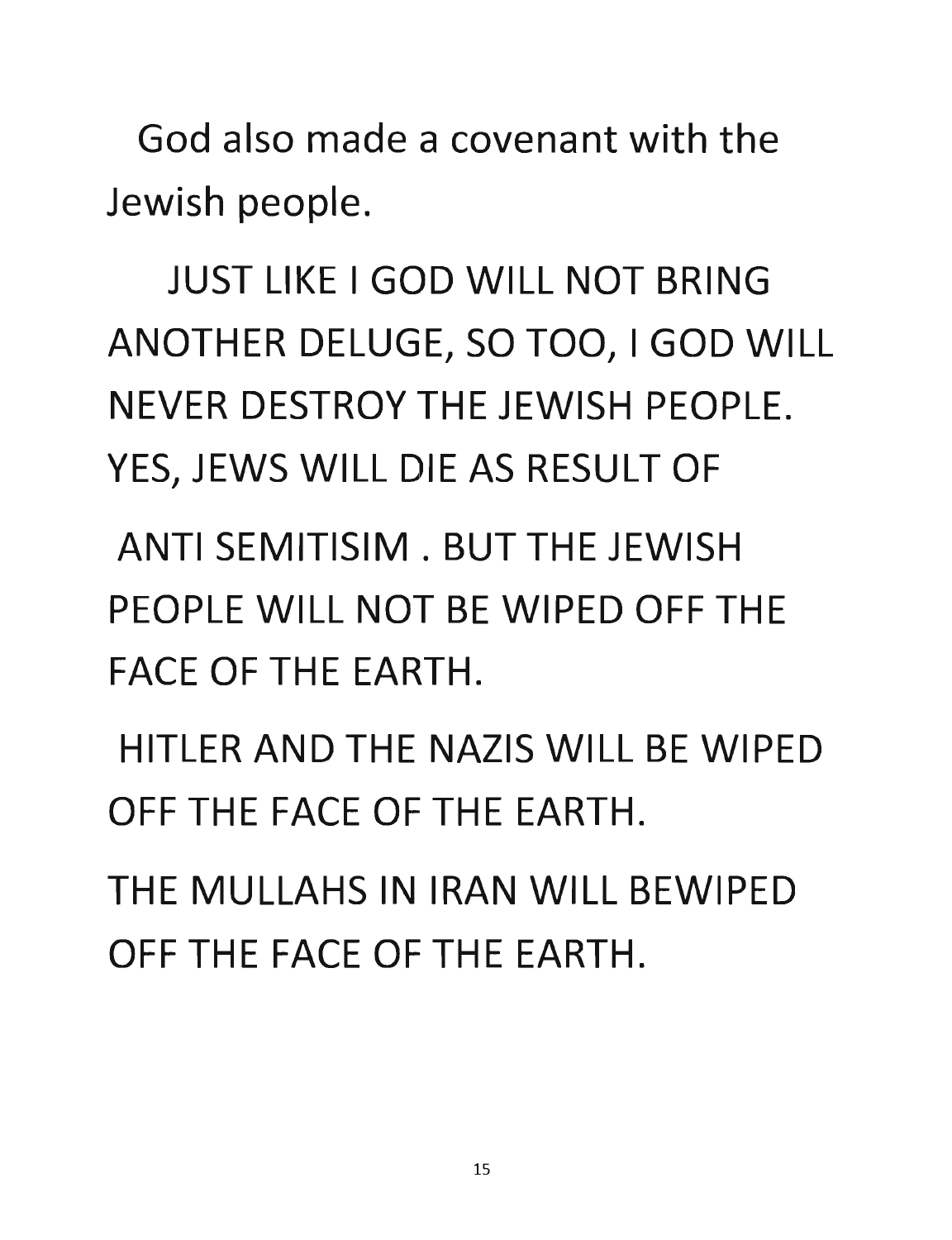HAMAS HIZBOLLAH AND THE PALESTINIANS WILL B WIPED OFF THE FACE OF THE EARTHY.

ALL EUROPEANS UNITED NATIONS EUROPEAN UNION WHO WISH AND PLOT EVIL AND ILL FOR THE JEW AND HIS STATE Israel will be wiped off the face of the earth.

The Jew and Israel will survive to eternity. The USA WILL SURVIVE TO ETRNITY.

GOD BLESS ISRAEL

GOD BLESS THE USA

GOD BLESS PRSIDENT TRUMP.